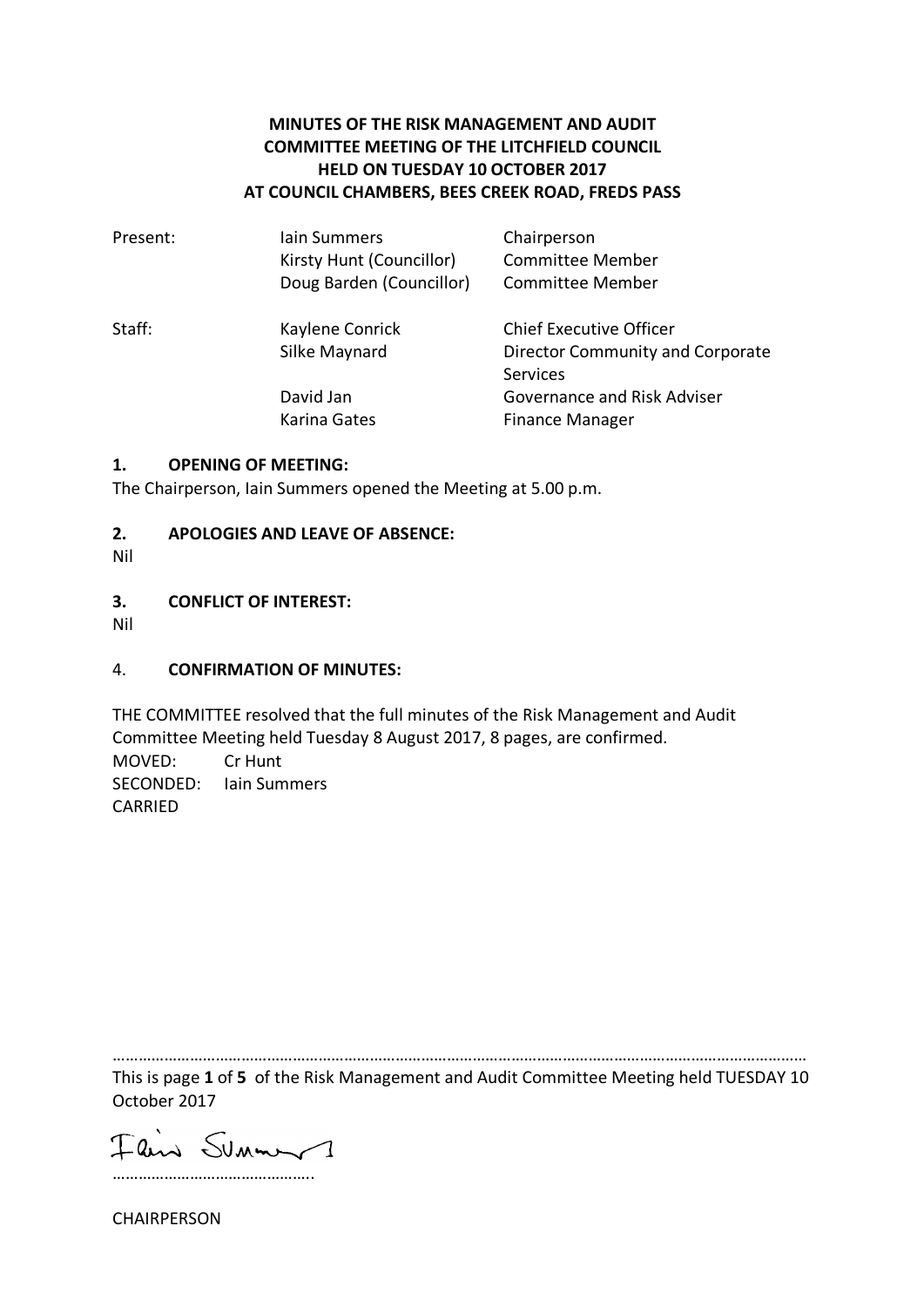## **5. BUSINESS ARISING FROM THE MINUTES:**

07/03/2017 Item 9.3 Internal Audit plan

The Committee noted progress on internal audit plan and expects a plan to be presented at the February RMAC meeting.

08/08/2017 Item 10.2 Audit Committee term of appointment

The Committee noted that the appointment letter for the independent chair needs to be in effect from prior to this meeting

Recommendation That the Committee notes the updates for previous business and resolves to remove completed items

MOVED: Cr Hunt SECONDED: Cr Barden CARRIED

### **6. PRESENTATIONS:**

Nil

**7. ACCEPTING OR DECLINING LATE ITEMS:**

Nil

**8. NOTICES OF MOTION:**

Nil

**9. INTERNAL AUDIT ACTION PLANS**

Nil

# **10. EXTERNAL AUDIT ACTION PLAN**

Nil

# **11. OFFICERS REPORTS AND ITEMS FOR DISCUSSION**

# **11.1 Risk Management and Audit Committee Performance Evaluation.**

Discussion regarding how to best keep Elected Members informed as to the activities of the committee.

Resolution: THAT the Risk Management and Audit Committee

- 1. Note the analysis of and the management response to the RMAC evaluation survey
- 1. Recommend Council maintains the same survey participants and survey questions

……………………………………………………………………………………………………………………………………………… This is page **2** of **5** of the Risk Management and Audit Committee Meeting held TUESDAY 10 October 2017

Flin Summer 1 ………………………………………..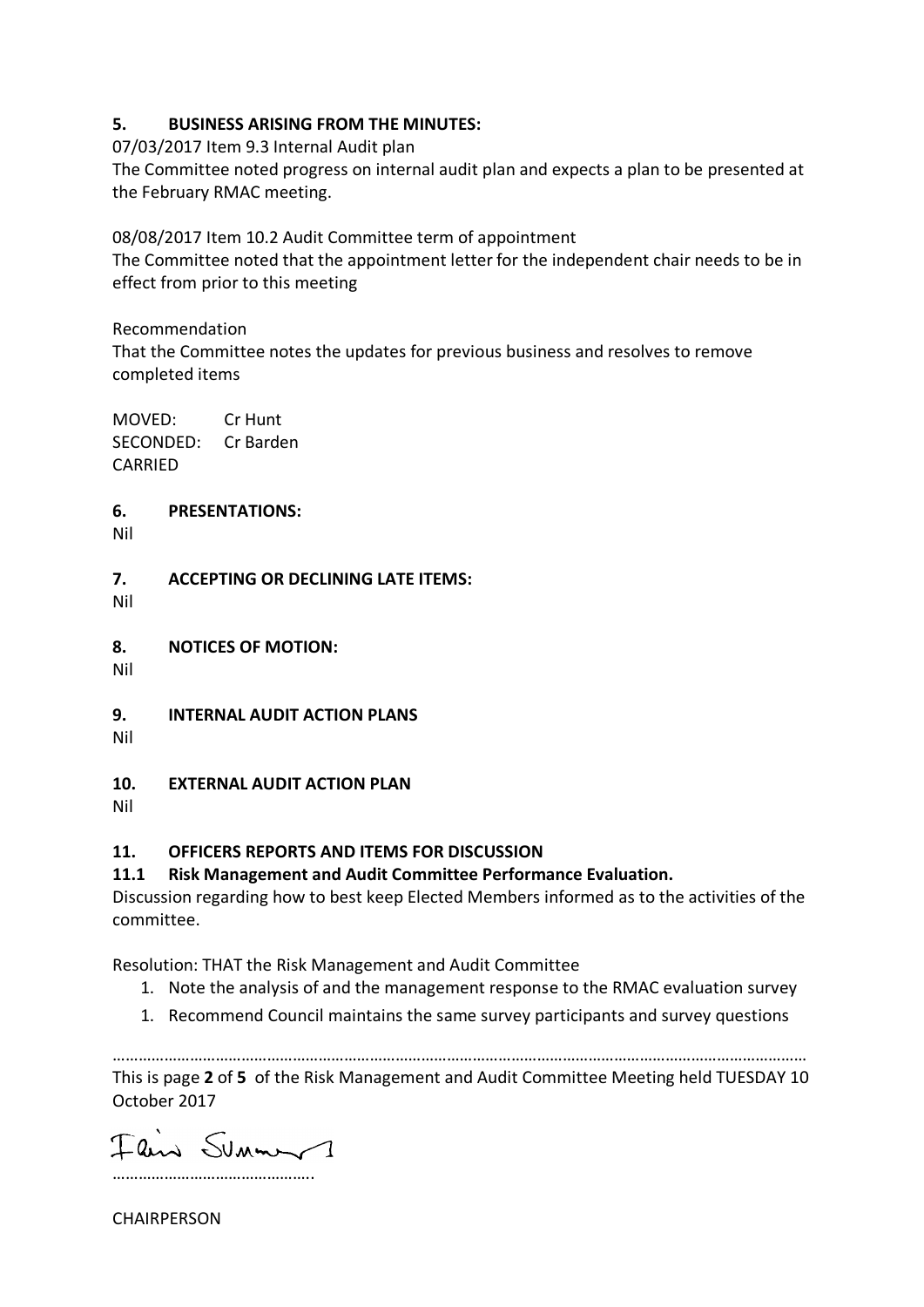2. Recommend that Council receive at least an annual update presentation from the Chair of the RMAC on actions of the RMAC.

MOVED: Cr Hunt SECONDED: Cr Barden CARRIED

### **11.2 Risk Management Framework**

Noted that items with low risk and adequate controls will drive the internal audit plan to provide assurance that systems are being maintained.

The committee is satisfied with the development of the model

Resolution: THAT the Risk Management and Audit Committee

- 1. Endorse the Risk Management Framework, including the dashboard summary and individual themed profiles methodology.
- 1. Request that the dashboard report and theme profiles be presented to the RMAC at the February meeting
- 2. Request a report at the next RMAC meeting as to alignment of the Municipal Plan to the risk management framework.

MOVED: Cr Hunt SECONDED: Cr Barden CARRIED

### **11.3 Management Response to Interim Management Letter**

Resolution: THAT the RMAC

THAT the RMAC receive and are satisfied with Council's response to the 2017 Interim Management Letter as attached to this report.

MOVED: Cr Hunt

SECONDED: Cr Barden

CARRIED

# **11.4 2016/17 Annual Financial Statements**

Members noted the change of the figure in N8 of the statements from \$32,700 to \$11,654.

The draft financial narrative for the 2016/2017 annual report was tabled

The Committee examined the links to the Municipal Plan and provided feedback to inform and confirm the narrative regarding the financial information in the annual report.

……………………………………………………………………………………………………………………………………………… This is page **3** of **5** of the Risk Management and Audit Committee Meeting held TUESDAY 10 October 2017

Fair Sunner1 ………………………………………..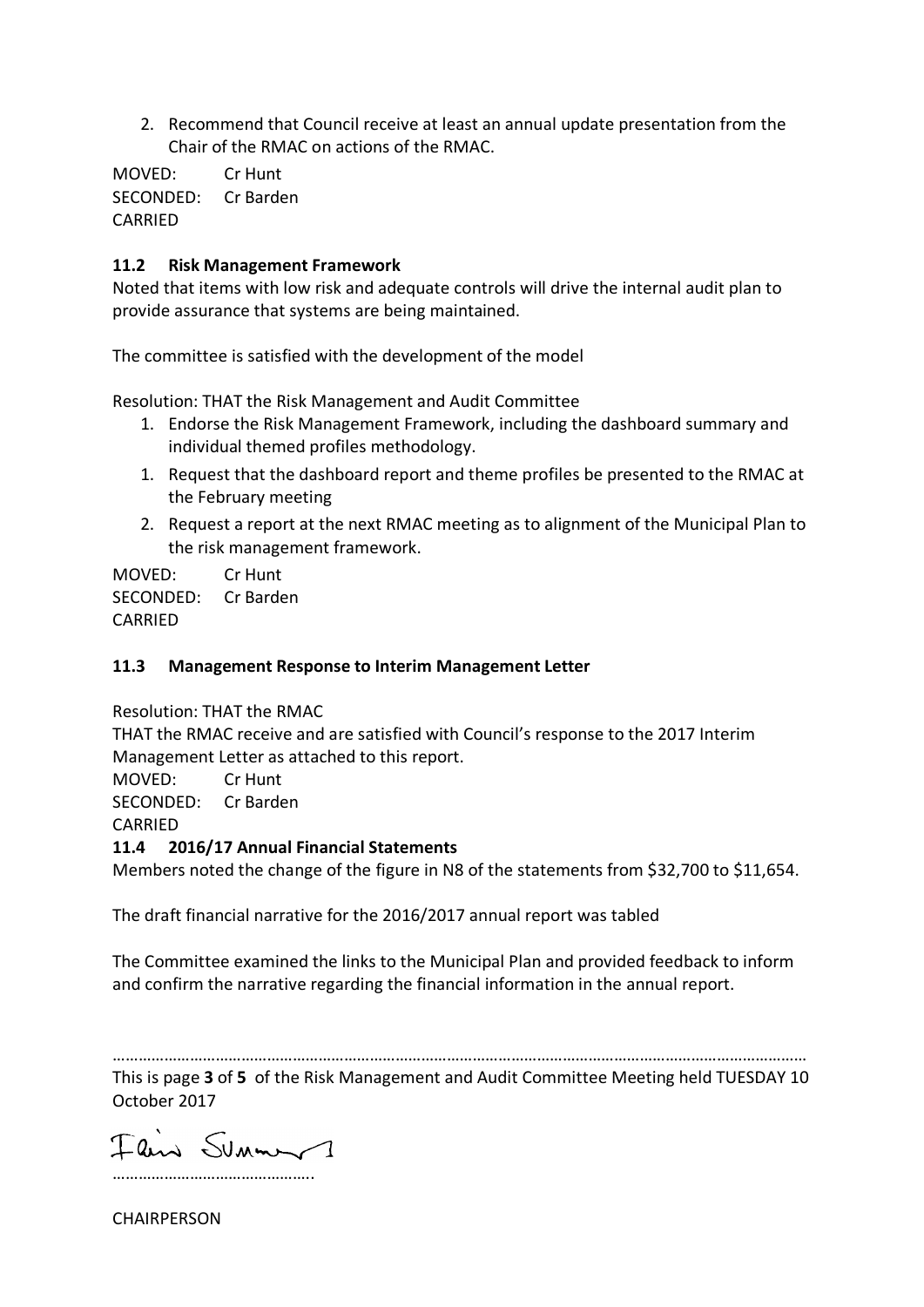Discussion was had regarding,

- Depreciation and asset revaluation
- Useful lives (N17) and the impact on the long term financial plan.
- The Chair made the recommendation to move values under AASB 116.41 from asset revaluation reserve to accumulated surplus for better reporting.

Resolution: THAT the RMAC

- 1. Notes the narrative analysis for the 2016/2017 annual report.
- 2. Notes the feedback from the auditor identifying that there are no significant matters.
- 3. Confirms that subject to consideration of its feedback the draft 2016/17 Financial Statements are suitable for certification by the Chief Executive Officer for inclusion in the Annual Report presented to Council.
- 4. Recommends a KPI report be included in the 2017/2018 annual report.

MOVED: Cr Hunt SECONDED: Cr Barden CARRIED

## **11.5 2018 RMAC Meeting Schedule**

THAT the RMAC,

- 1. Endorse the 2018 meeting schedule and workplan.
- 2. Endorse the updating of section 4.7.3 of FIN09 Risk Management and Audit Committee Policy to read

*The committee shall meet four times per year as per a meeting schedule set at the last meeting of the previous year to accommodate the reporting and audit cycle.*

MOVED: Cr Barden SECONDED: Cr Hunt CARRIED

**12 OTHER BUSINESS**

Nil

That the RMAC meeting be moved into confidential at 7.05pm MOVED: Cr Hunt SECONDED: Cr Barden CARRIED

………………………………………………………………………………………………………………………………………………

This is page **4** of **5** of the Risk Management and Audit Committee Meeting held TUESDAY 10 October 2017

Fair Sunner1 ………………………………………..